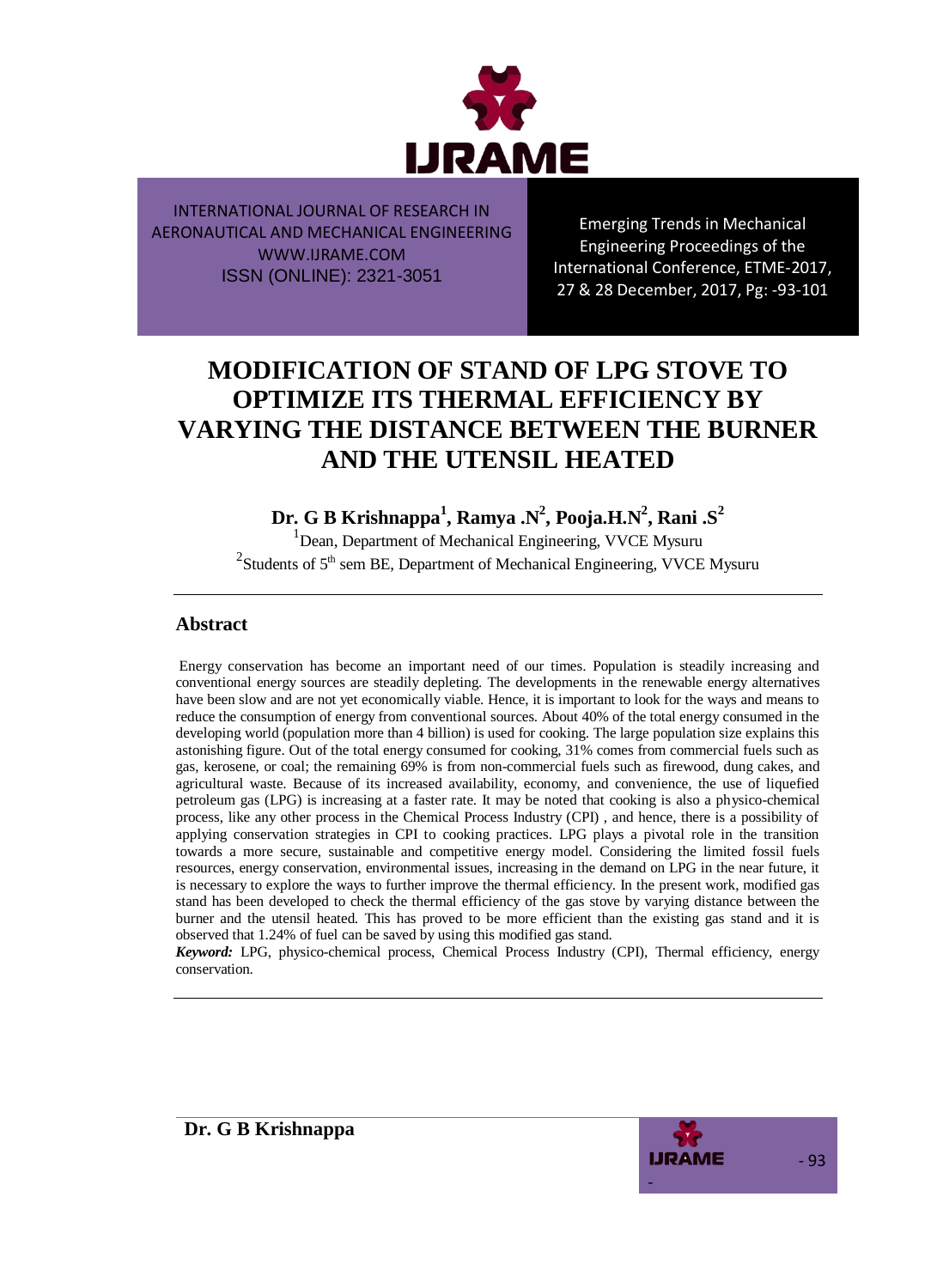

Emerging Trends in Mechanical Engineering Proceedings of the International Conference, ETME-2017, 27 & 28 December, 2017, Pg: -93-101

## **INTRODUCTION**

The term Liquefied Petroleum Gas (LPG) is applied to those hydrocarbons, the chief components of which consist of propane, propylene, butane, butylene and iso-butane or mixture thereof in any



ratio. These hydrocarbons can be liquefied under moderate pressure, at normal temperature, but, they are gaseous under normal atmospheric condition. LPG is a colourless liquid which readily evaporates in to gas. It has no smell, although it will normally have an odour added (Ethyl Mercaptan) to detect the leakage. It can burn when it is mixed with air and when it meets a source of ignition. It is heavier than air, so, it tends to sink towards the grounds. Its net calorific value is 44000 KJ/kg. For any given distance between burner and utensil ,the higher the gas rate that can be safely used, the shorter will be the time. Over the years Liquefied Petroleum Gas has become very popular as a domestic fuel compared to other fuels, because, it is convenient, smokeless, time saving and economical. This is the reason it has created a demand of LPG utilization in domestic sector for cooking. In the recent past, it has created a demand in industrial and automobile sector also. At the same time, it requires great attention to safety while using it, because, the gas forms an explosive mixture and may be dangerous in case of leakage from the appliance.

## **OPERATION OF A GAS BURNER**

Nearly all gas burners employed in domestic appliances are of the Bunsen or -" blue flame" type and are commonly referred to as " atmospheric" burners.

Figure 1 shows a sketch of a commonly used range burner. The different parts of the burner are indicated according to the nomenclature commonly used, and a description of the operation of this burner will be applicable to all others of the Bunsen type. The gas, after passing through the controlling "cock," issues from the "orifice" with high velocity and enters the "mixing tube" (also called "mixer" and "injecting tube"), the elongated portion of the burner which leads to the

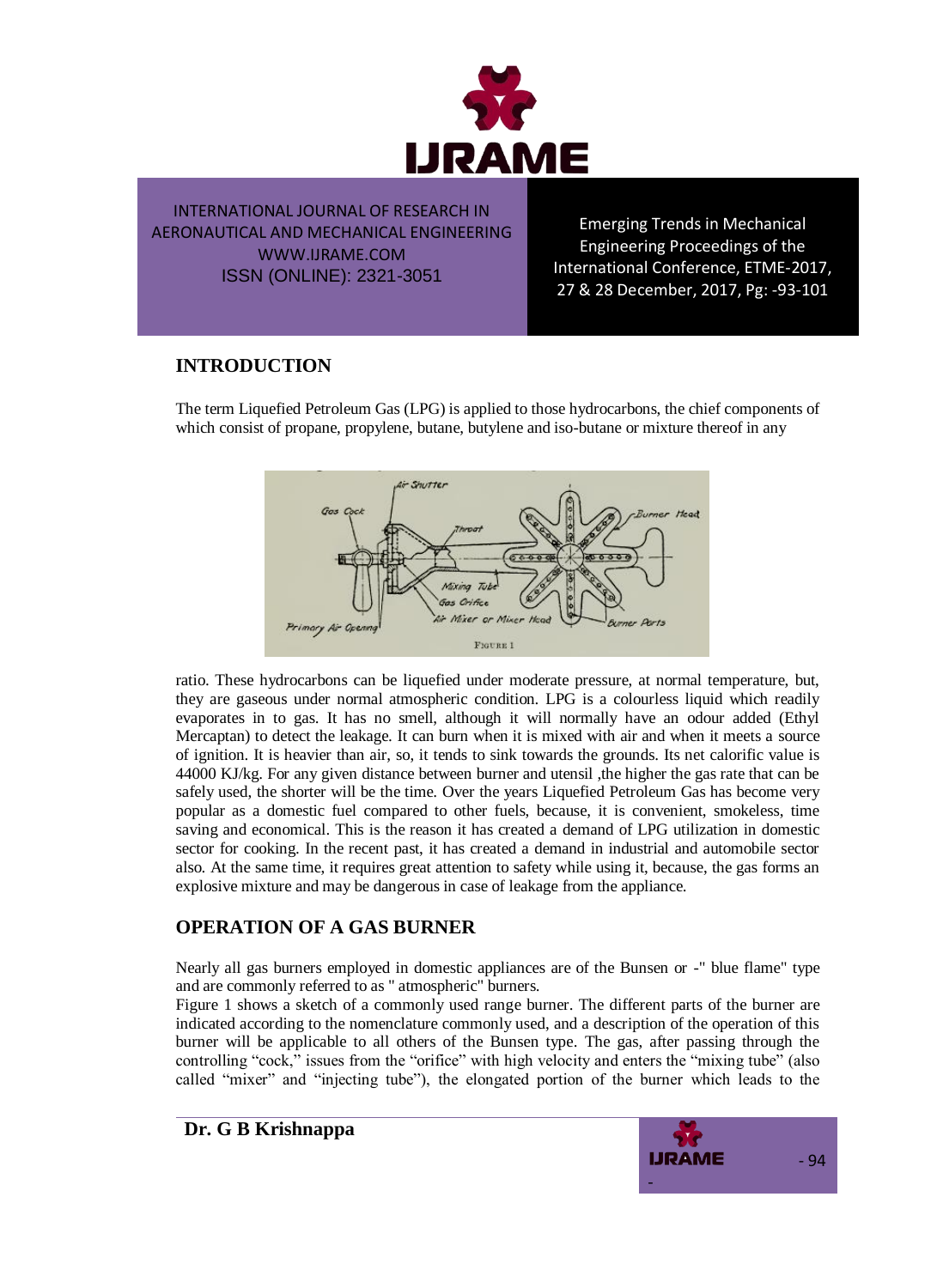

Emerging Trends in Mechanical Engineering Proceedings of the International Conference, ETME-2017, 27 & 28 December, 2017, Pg: -93-101

"burner head" in which the "ports" are situated. The constricted portion of the mixing tube is distinguished as the "throat" and the enlarged portion, which the gas and air first enter, as the "mixer head.

As the gas leaves the orifice it possesses a considerable amount of "kinetic energy" or energy of forward movement. This energy is in part transferred to the air in the mixer head and throat, imparting a forward movement to it also. Air flows into the mixer head to replace that which has thus moved into the burner head.

## **HEATING EFFICIENCY**:

#### **Definition**:

Efficiency may be defined as the ratio of the heat transferred to the contents of the utensil to the total heat produced by the combustion of the gas. Heat which may have been transferred to the utensil, but is lost through radiation or otherwise then by causing evaporation, is not included.

In addition to the factors which affect safety there are two conditions which every heating appliance must fulfil to be satisfactory to the user:

(1) It must have a high heating efficiency, and

(2) it must be capable of performing a given heating operation within a reasonable time.

## **DETERMINATION OF RELATIVE HEATING EFFICIENCY AND ITS VARIATION WITH CHANGES OF DISTANCE BETWEEN BURNER AND UTENSIL:**

The present paper deals with the design of a burner for a specific application, "top burner" cooking, in which the utensils to be heated are supported by an open grate. The environment of the burner in this case is subject to one and only one important variation, the distance between the burner and the utensil heated.

The efficiency of heat transfer depends upon the size, shape, and material of the utensil. It would be possible, therefore, to obtain a considerable variety of numerical values for efficiencies, depending upon the conditions employed during the tests. We are primarily concerned, however, with comparisons between one appliance and another rather than with absolute values.

It is therefore sufficient for practical purposes to make the measurements of efficiency under a set of conditions chosen to approximate roughly the average service required of a range burner, and to reproduce carefully the same conditions in every test of a series that is to be inter compared. In the present study it is desired to determine how the efficiency is affected by variations in distance between burner and utensil. The method described below was selected because it is capable of giving the desired comparisons both accurately and with relatively few tests. An aluminium utensil of light weight having a capacity of 1 litre and a diameter of 165mm at the bottom is selected for

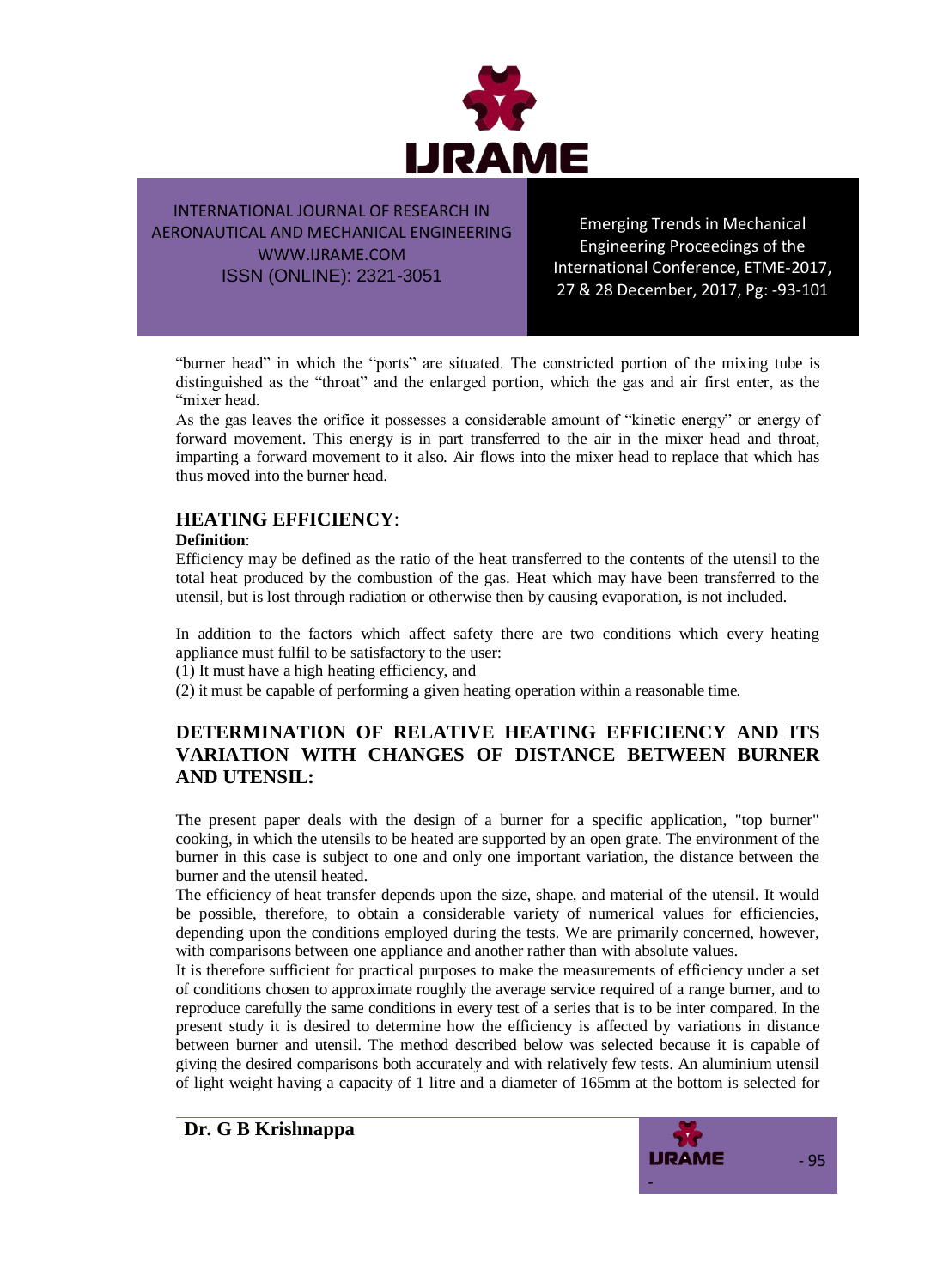

Emerging Trends in Mechanical Engineering Proceedings of the International Conference, ETME-2017, 27 & 28 December, 2017, Pg: -93-101

these tests as being representative of the size and material most frequently used in the average family.

#### **Procedure:**

- 1. 0.5kg of water is heated to boiling.
- 2. Set the distance between burner and utensil
- 2. Gas meter reading taken to measure gas flow rate.
- 3. Note down temperatures  $t_i^{\circ}$  c. and another at  $t_f^{\circ}$  c.
- 4. Note down time required for the temperature to rise  $t_f^{\circ}$  c.

A series of determinations of efficiency is made for each distance between burner and utensil. Results are tabulated and the curves are plotted against efficiencies Vs distance between burner and utensil.

#### **Observation :**

| $= 0.5$ litre = 0.5kg                                    |
|----------------------------------------------------------|
| $= 1.2 \text{ kg/hr} = 0.33 \times 10^{-3} \text{ kg/s}$ |
| $=$ 5bar                                                 |
| $=28^{\circ}$ C= 301 $^{\circ}$ K                        |
| $= 90^0C = 363^0K$                                       |
| $=$ stainless steel 1865                                 |
| $=44000$ kJ/kg                                           |
| $= 4.187 \text{ kJ/kg}^{0}$ K                            |
|                                                          |

#### **Assumptions:**

The following parameters are considered as a constant,

- a. environmental condition, such as wind, temperature, pressure.
- b. shape, specific heat capacity and weight of vessel, material of the vessel
- c. burner size of stove and size of bottom face of cooking vessel.
- d. energy content of fuel and quality of fuel
- e. the amount of water evaporated was negligible, and the heat required for evaporation was therefore not considered.

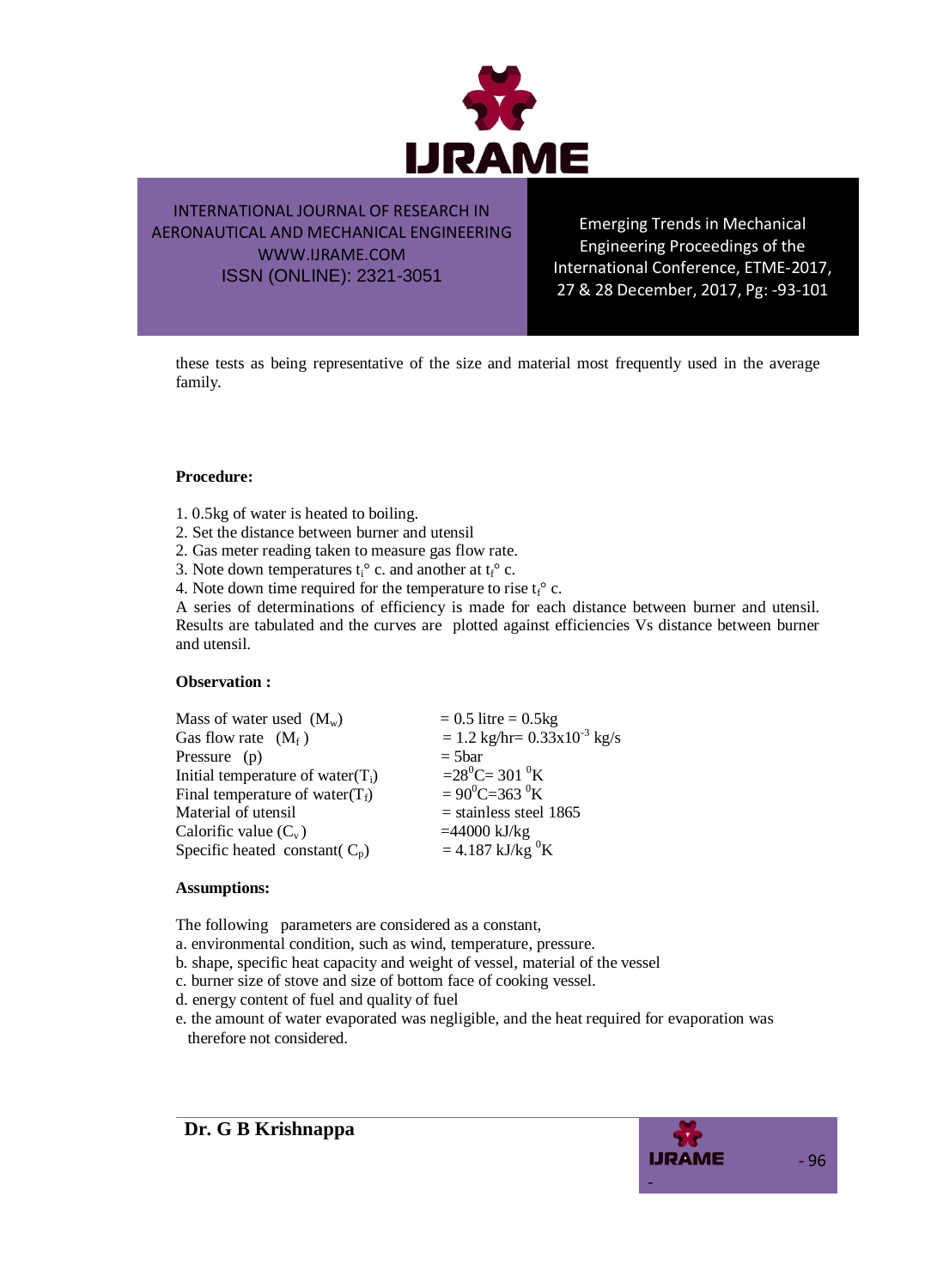

Emerging Trends in Mechanical Engineering Proceedings of the International Conference, ETME-2017, 27 & 28 December, 2017, Pg: -93-101

## **TABLE OF RESULTS**

| Distance<br>between burner | Time taken<br>to rise | Rate of Heat<br>input by | Rate of heat<br>added to water | Thermal<br>efficiency $(\% )$ |
|----------------------------|-----------------------|--------------------------|--------------------------------|-------------------------------|
| and utensil                | temperature of        | combustion of            | $Q_{out}$ (kJ/sec)             |                               |
| $H$ (mm)                   | water                 | LPG                      |                                |                               |
|                            | $t(\sec)$             | $Q_{in}(kJ/sec)$         |                                |                               |
| 15                         | 268                   | 14.667                   | 0.4843                         | 3.30                          |
| 16                         | 256                   | 14.667                   | 0.5070                         | 3.45                          |
| 17                         | 245                   | 14.667                   | 0.5319                         | 3.68                          |
| 18                         | 238                   | 14.667                   | 0.5453                         | 3.71                          |
| 19                         | 242                   | 14.667                   | 0.5363                         | 3.65                          |
| 20                         | 241                   | 14.667                   | 0.5080                         | 3.38                          |
| 21                         | 240                   | 14.667                   | 0.5315                         | 3.67                          |
| 22                         | 264                   | 14.667                   | 0.4916                         | 3.35                          |
| 23                         | 234                   | 14.667                   | 0.5110                         | 3.48                          |
| 24                         | 283                   | 14.667                   | 0.4586                         | 3.12                          |

## **CALCULATIONS**

Rate of **Heat input** by combustion of LPG = mass of gas flow rate LPG x calorific value of the LPG

 $Q_{in} = M_f x C_v$ 

=0.000333x44000

 $= 14.667 KJ/s$ 

Heat added to the water =mass of water in kg x specific heat capacity of water x temperature difference

**Dr. G B Krishnappa**

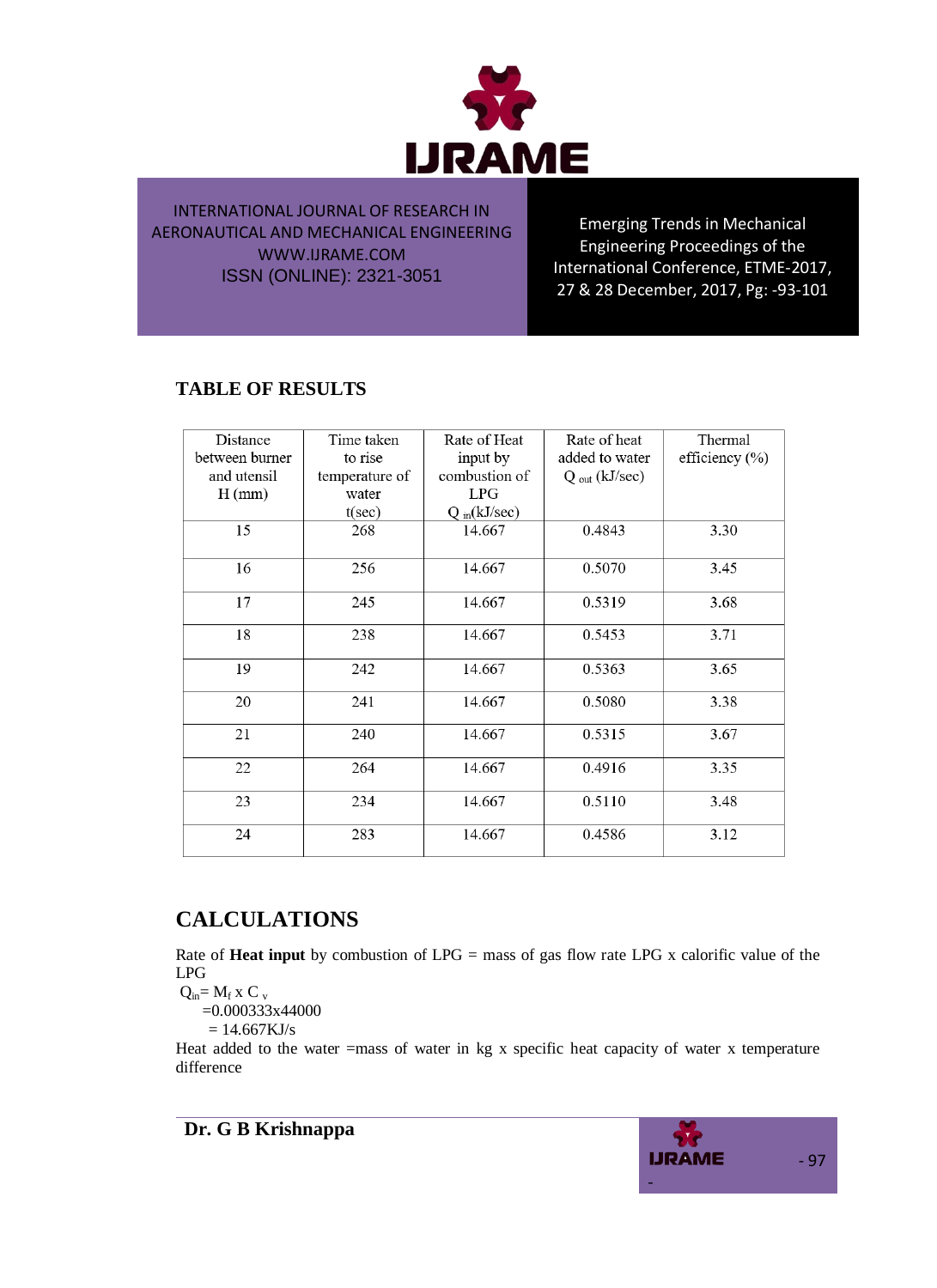

Emerging Trends in Mechanical Engineering Proceedings of the International Conference, ETME-2017, 27 & 28 December, 2017, Pg: -93-101

 $Q = M_w x C_p x (T_i-T_f)$ =0.5 x4.187 x (363-301)  $=129.797$  KJ Rate of heat added to water=Heat added to the water/ Time taken to rise final temperature of water  $Q_{\text{out}} = Q / t_s$  $= 129.797/268$  $= 0.4843$  kJ/s Thermal efficiency = Rate of heat added to water/ Rate of **Heat input** by combustion of LPG  $= (Q_{out}/Q_{in})x$  100 = (0.4843/14.667) $x100$  $= 3.3%$ 

Thermal efficiency for standard height (20mm) =( $Q_{out}/Q_{in}$ ) x 100

|                                          | $= (0.5080/14.667)x100$                    |
|------------------------------------------|--------------------------------------------|
|                                          | $= 3.38\%$                                 |
| Thermal efficiency for the height (18mm) | $= Q_{\text{out}} / Q_{\text{in}} / X 100$ |
|                                          | $= (0.5453/14.667) \times 100$             |
|                                          | $= 3.71\%$                                 |

## **GRAPH OF HEIGHT V/S EFFICIENCY**



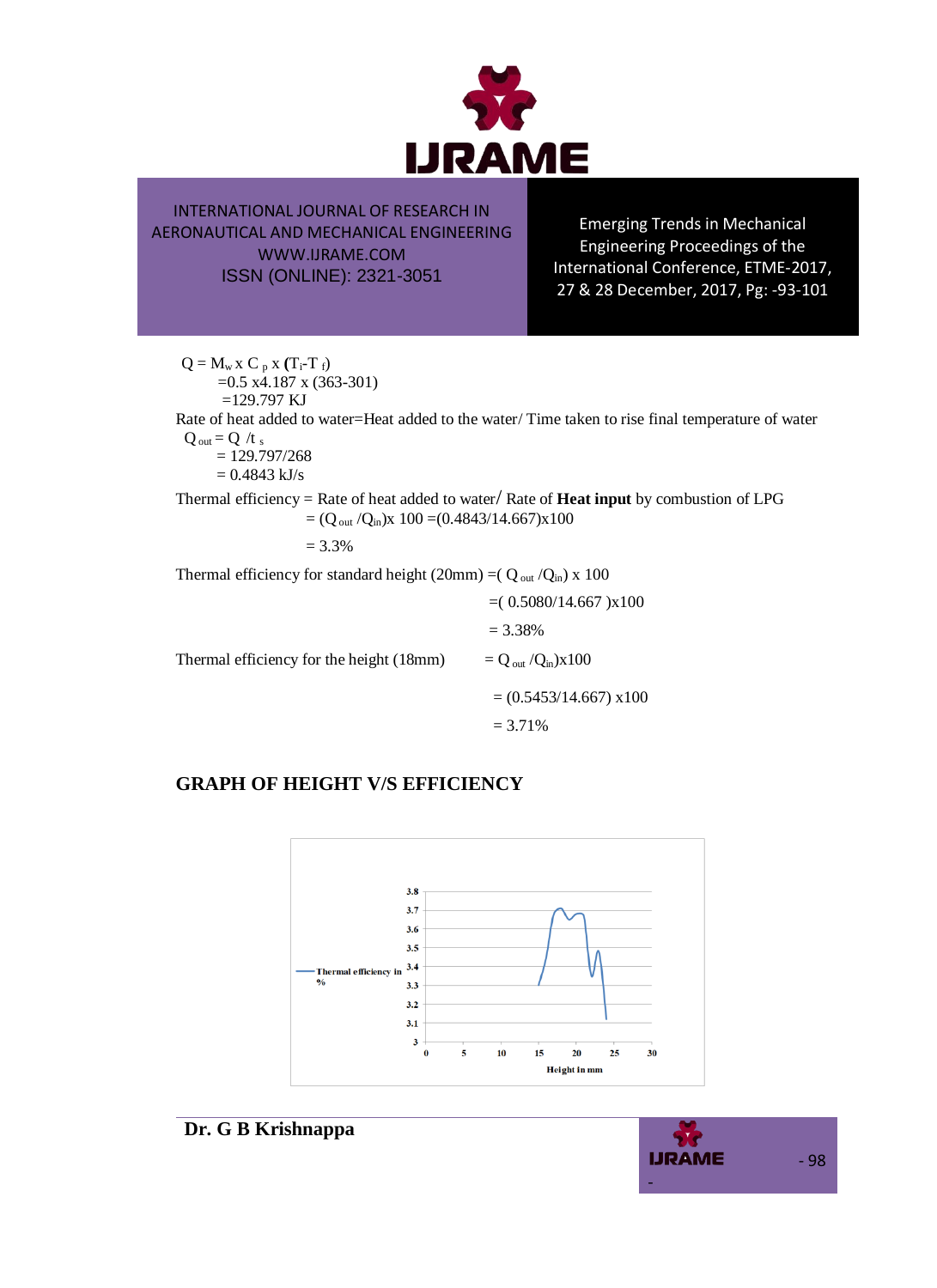

Emerging Trends in Mechanical Engineering Proceedings of the International Conference, ETME-2017, 27 & 28 December, 2017, Pg: -93-101

## **INFERENCE:**

The relationship between the height and efficiency is as shown in the graph. As per the graph, as the height increases the efficiency also increases, at certain point efficiency reaches the maximum value and then it goes on decreasing with increase in height. From this graph, it is clear that the maximum efficiency is obtained at a height of 18mm. This height is different from the height specified by the supplier, i.e. 20mm.With this data, it can be proved that large amount of LPG consumed per day can be saved as shown below.

#### **For standard height =20mm,**

Mass of LPG consumed for 241 second is calculated as follows

 $M_{S1} = M_a x t_s$  $=0.33\times10^{-3}\times241$  $=0.07953$  kg

### **For height =18mm**

Mass of LPG consumed for 238 second (experimentally found)

$$
MS2= Ma x ts
$$
  
=0.33x10<sup>-3</sup>x238  
=0.07854 kg

 $\therefore$  Mass of LPG saved=  $M_{S1}$ - $M_{S2}$  $= 0.07953 - 0.07854$  $=9.9x10^{4}$ kg Therefore, percentage (%) of LPG saved.



## **Dr. G B Krishnappa**

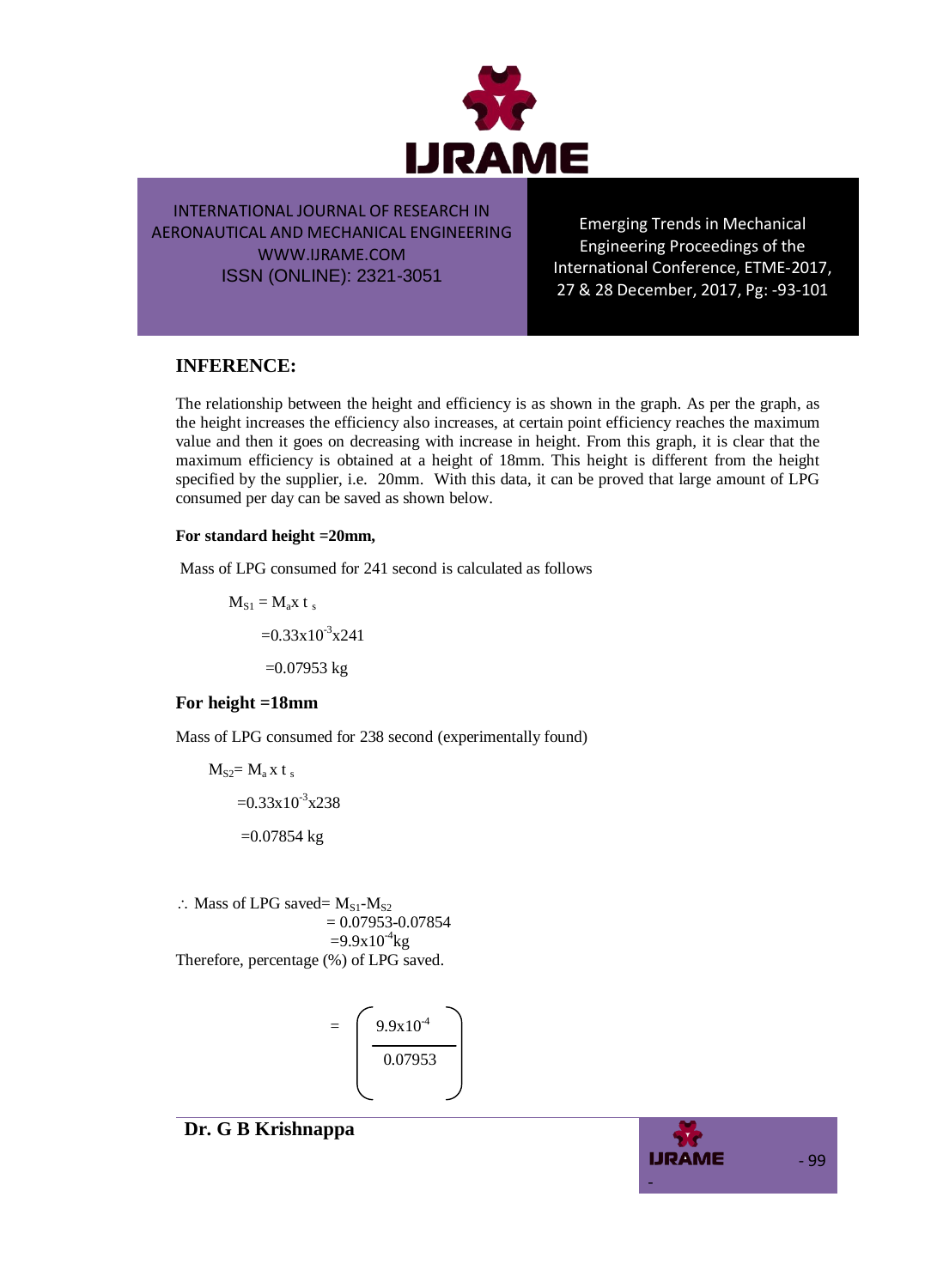

Emerging Trends in Mechanical Engineering Proceedings of the International Conference, ETME-2017, 27 & 28 December, 2017, Pg: -93-101

 $= 1.24%$ 

#### **LPG gas consumed per day in India**

 =0.422 million barrels per day 1 barrel=158.9872972 litres

#### **LPG gas consumed per day in India**

 =0.422x158.9872972 =67.09263944 million litres 1 litres =  $0.502$  kg

#### **LPG gas consumed per day in India**

 $=67.09263944x0.502$  $=33.68050499x10^{6}$  kg

### **LPG saved per day**

 =percentage of LPG saved x LPG gas consumed per day  $=0.0124x33.68050499x10^{6}$  $=417632 \text{ kg}$  $=417$  tons

#### **LPG saved per year throughout India**

 =417\*365 days  $=152205$  tons

## **CONCLUSION**

Soaring prices of petroleum based fuels is a great bottleneck for the common people to use these resources. LPG is an important part of our life as 90% of population uses it for cooking purposes but shortage of fuel and high price are problem of concern. The one and only one important variation, the distance between the burner and the utensil technique improves the thermal efficiency of LPG stove and thus saving in fuel can be achieved. This work focuses on improvement of thermal efficiency of LPG burner. From this experimental investigation, the following significant conclusions can be drawn.

- 1 The thermal efficiency of conventional LPG stove is increased by 0.33%
- 2. By using this modified stand we can save large quantity of fuel as high as around 1.5lakh tons per year